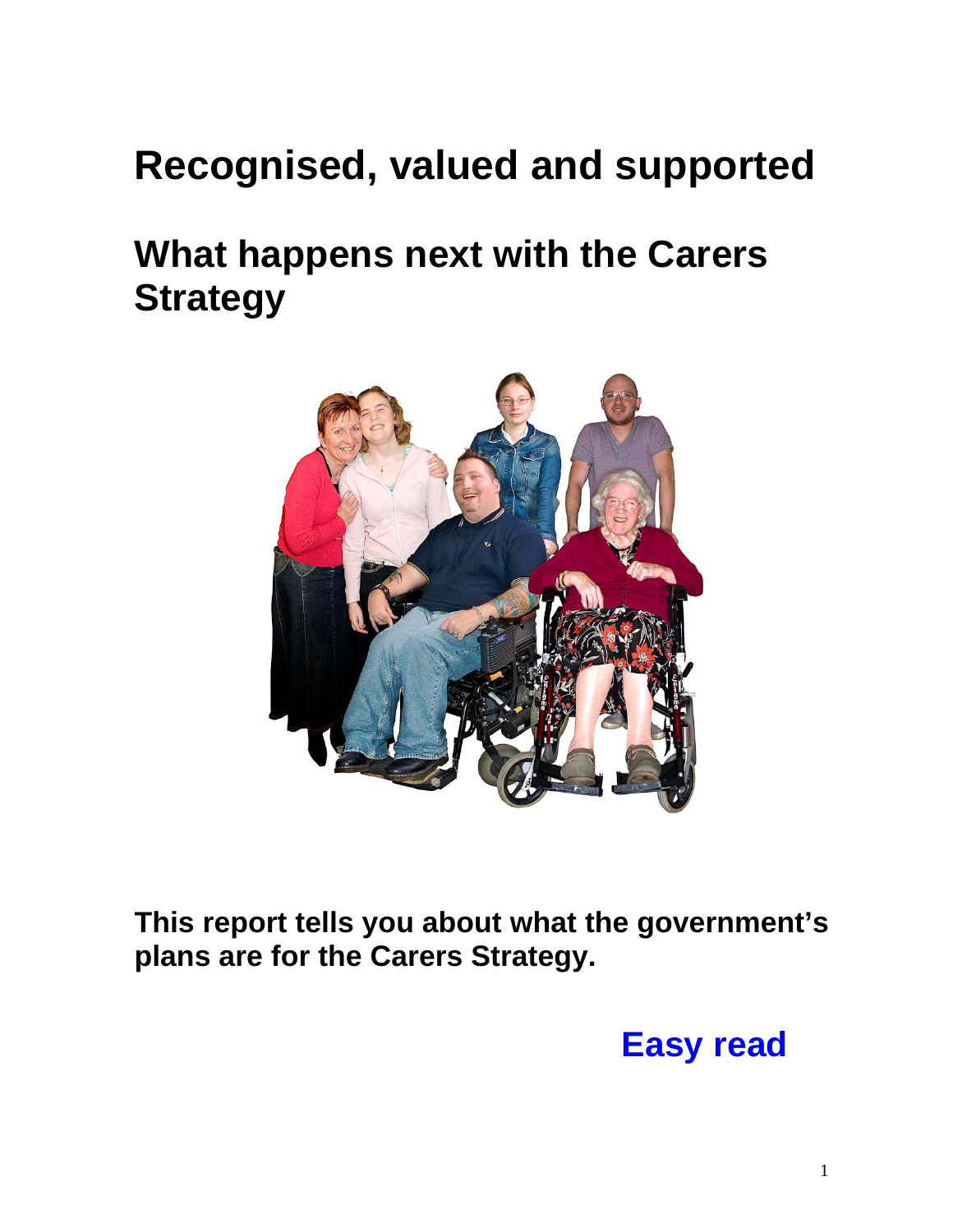### **About the Carers Strategy**



**The Carers Strategy** is a government plan about how to support people who look after someone in their family or a friend who is old, ill or has a disability.

Carers make a big difference to the lives of the people they care for.

Some of the ways they help are by supporting people

- to live at home
- to go to activities in their community
- to see friends and family
- with their health
- with their medication
- with their day to day care.



But, carers need help and support too.

This report tells you about the main things that the government plans to do to help and support carers.

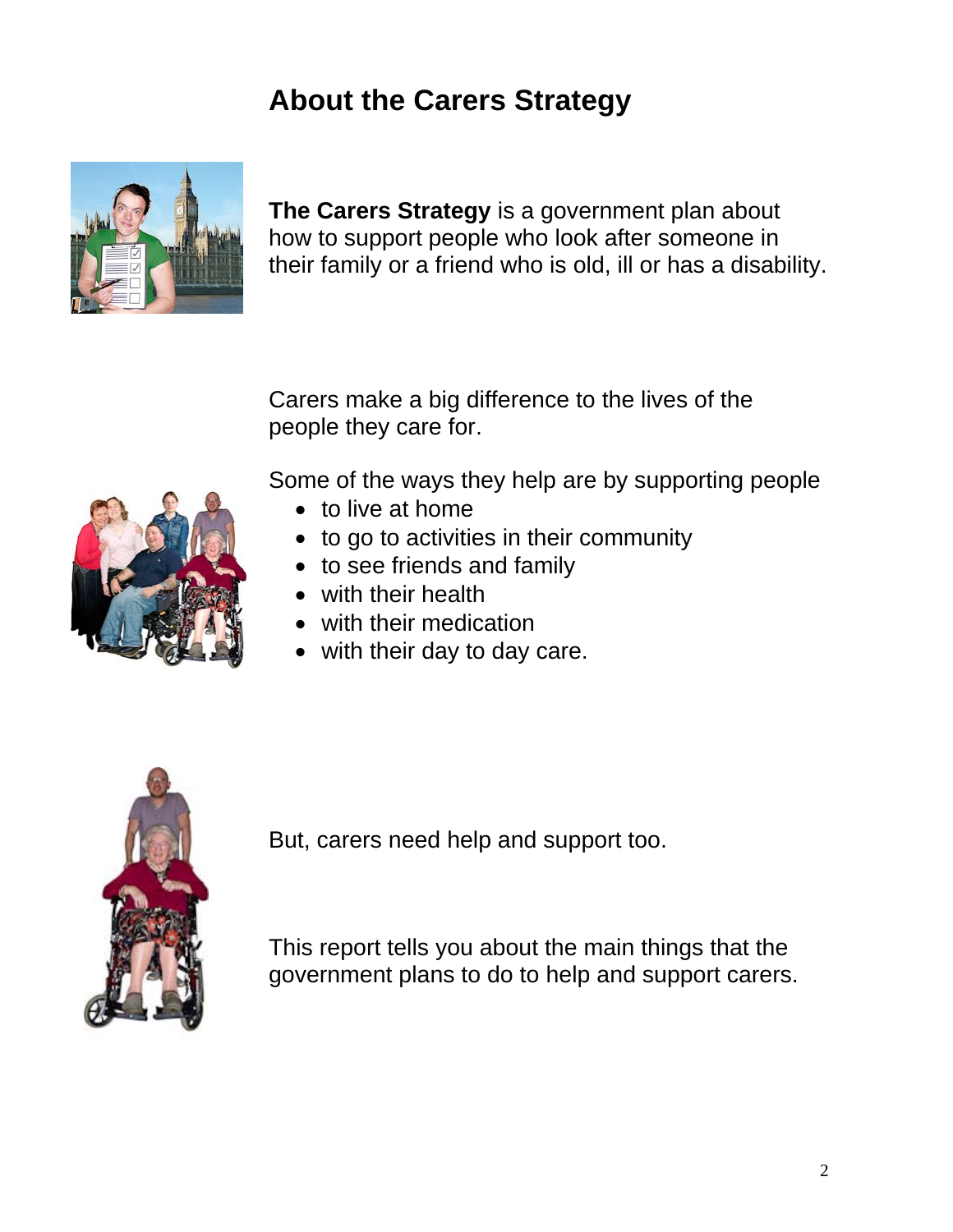## **The main things in the Carers Strategy**

The Carers Strategy is about making sure that carers



- are respected
- Have accessible information and advice so that they can make good choices about the support they need.
- get the services and support they need to care for their friend or relative.
- have a life of their own



have support to find a job



get support to stay well.



It is also about making sure that children and young people who are carers get the support they need.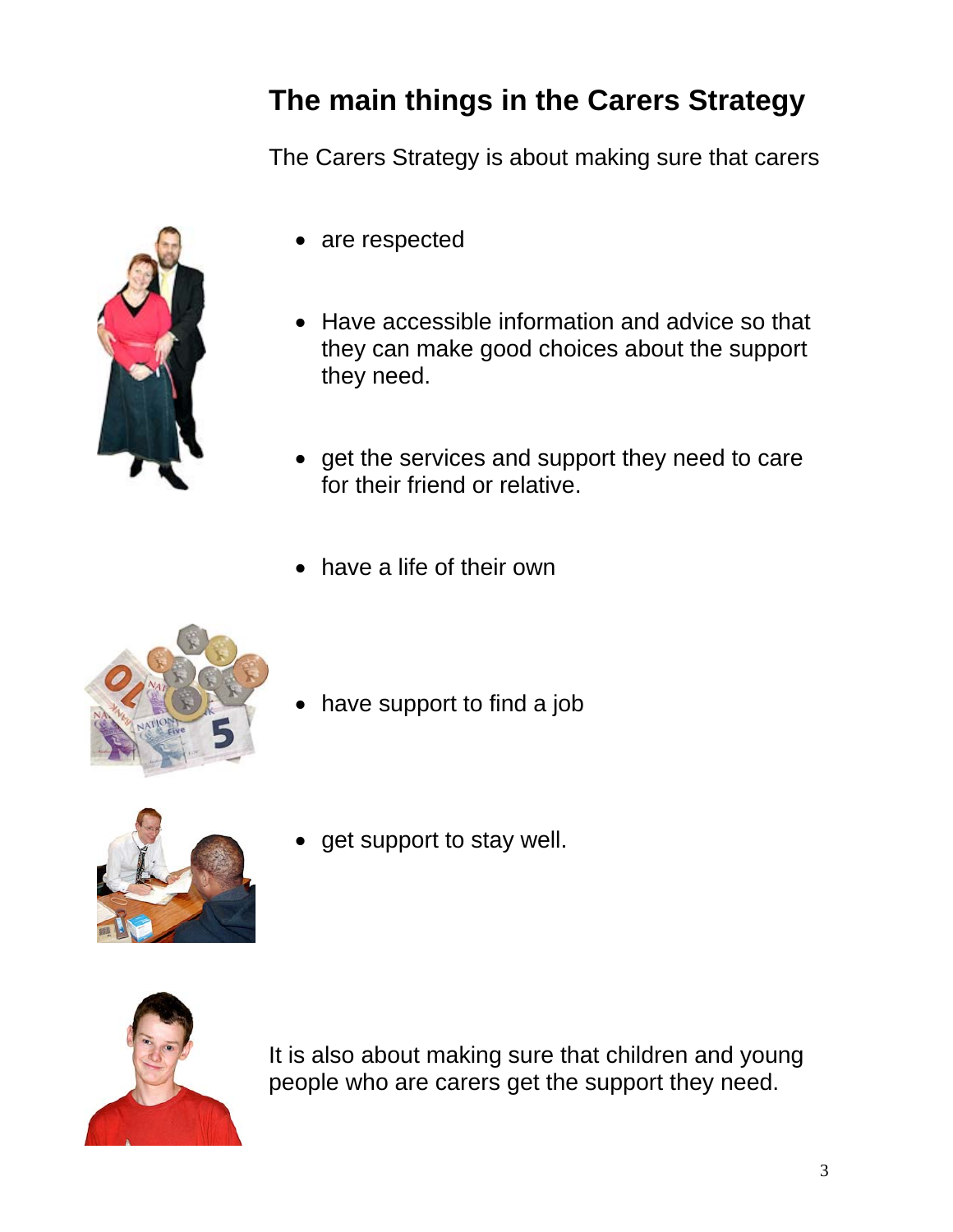

### **Telling us what is important**

We asked lots of carers and groups that work with carers what is important to them.

We asked them about the support and services they want to help them carry on caring for someone. We asked them what would help them to keep healthy.





Good up to date information on things like services to help you look after your friend or relative, housing, benefits, money and getting a break.



Staff that work in health and social care should respect carers. Staff should work together with carers in looking after their family member.



Assessments need to be easier and quicker. An assessment is a form or meeting to find out what support someone needs.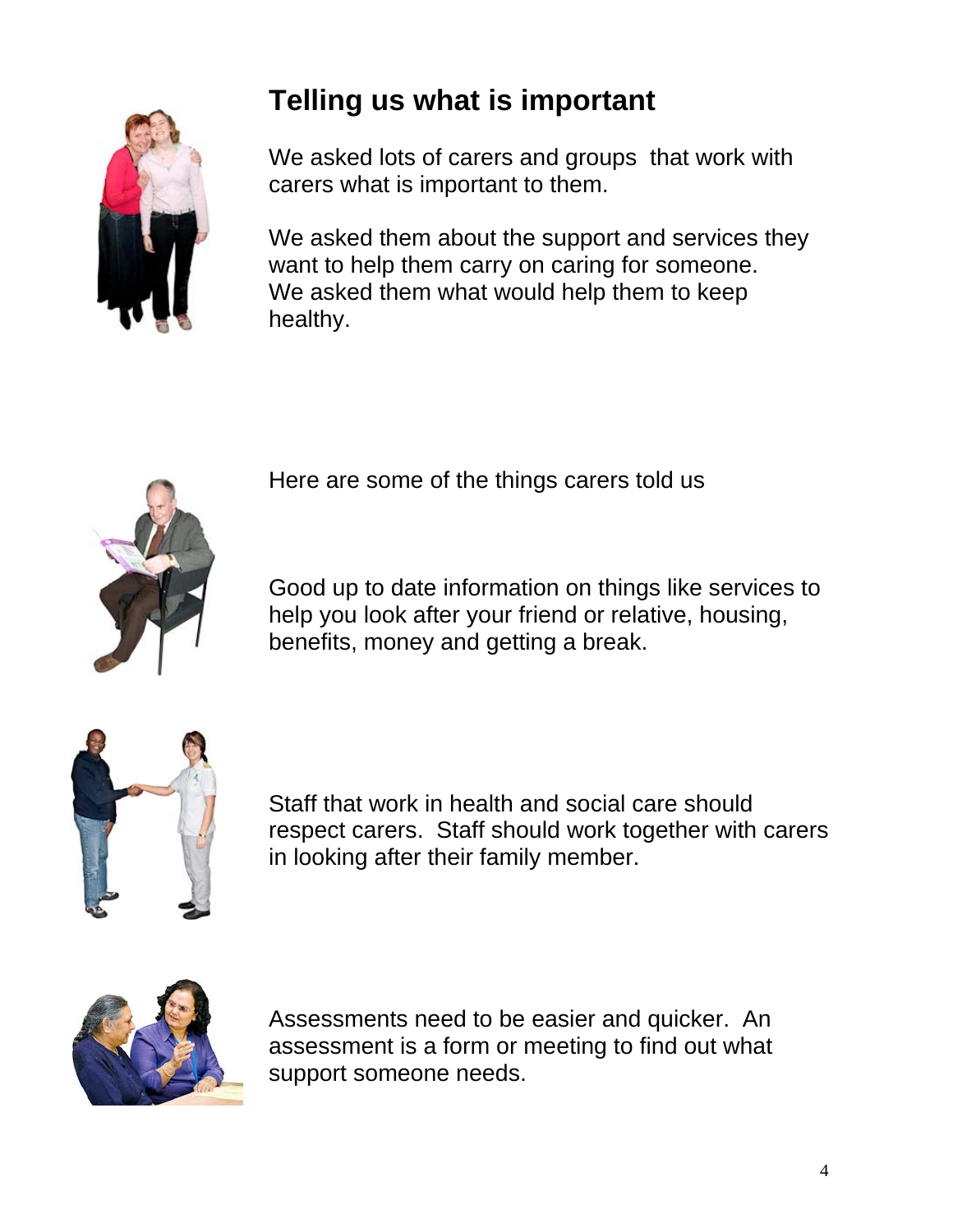#### **More about what carers told us**



Carers often feel forced to give up work because they need to look after someone.



Carers need breaks from looking after their family member or friend so they can carry on looking after them in the future.

A break could be a holiday or time off from caring each week.



Carer's Allowance needs to be looked at as carers say it is not enough money. They also want the rules around other benefits to be looked at.



Children and young people who are carers need more support and help. Schools should be better at supporting and understanding young carers.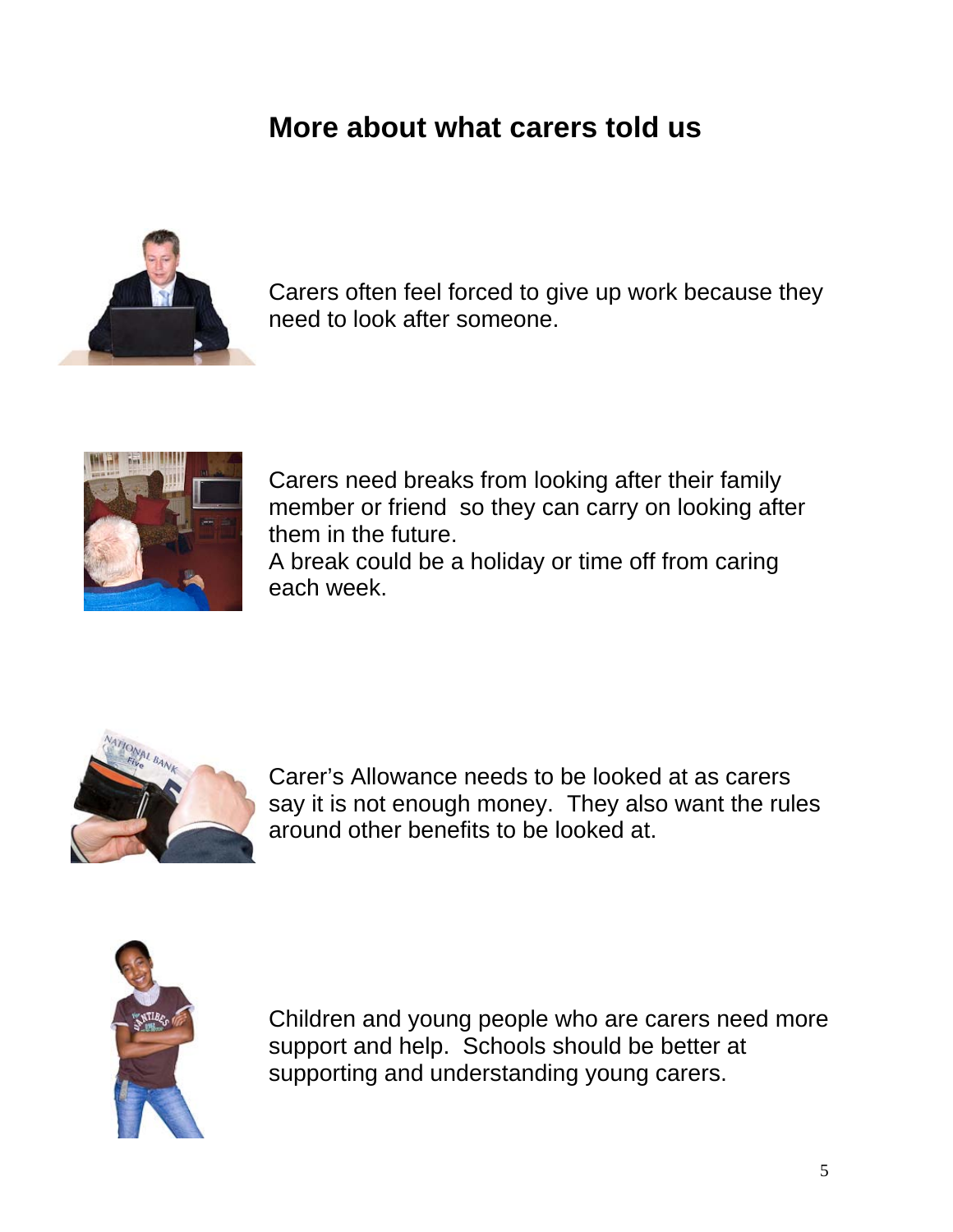#### **What we are going to do**

From everything people told us we have chosen 4 main things to do

**1.** Being a carer is more than just looking after someone for a short time.

Being a carer means that you have to help someone with lots of things for a very long time, maybe for all their life.

We want to help people who become carers to get the services and support they need as soon as possible.



We want carers to have the chance to help plan services in their area.



Carers need to help plan their own support so they get the help that is right for them.

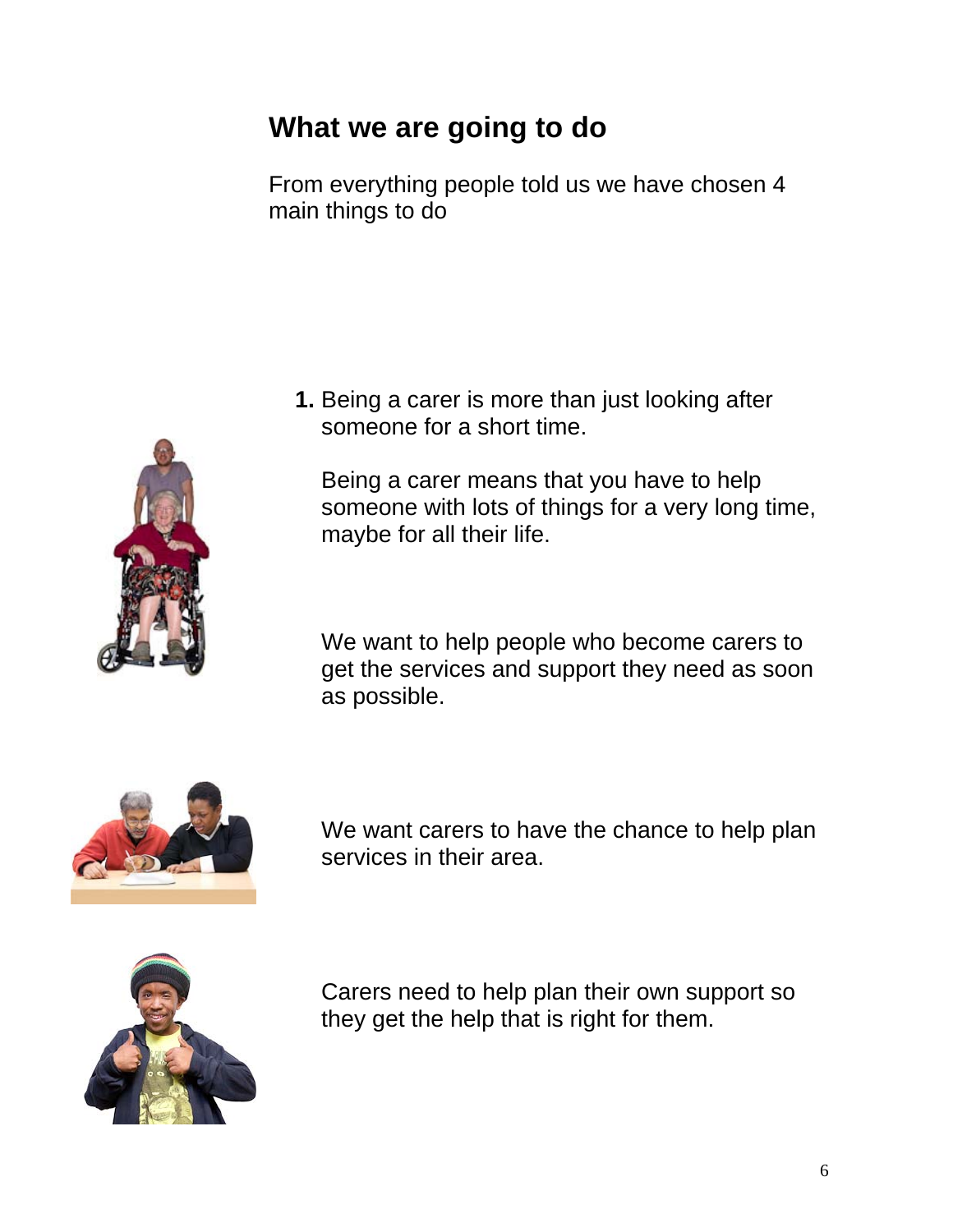### **More about what we are going to do**



**2.** Help carers to have a good education and to work. This is really important for children and young people who are caring for their parents.



**3.** Make sure carers and the people they support get the right help for them. This is called personalisation.



**4.** Support carers to stay well in their mind and body. This is called staying mentally and physically well.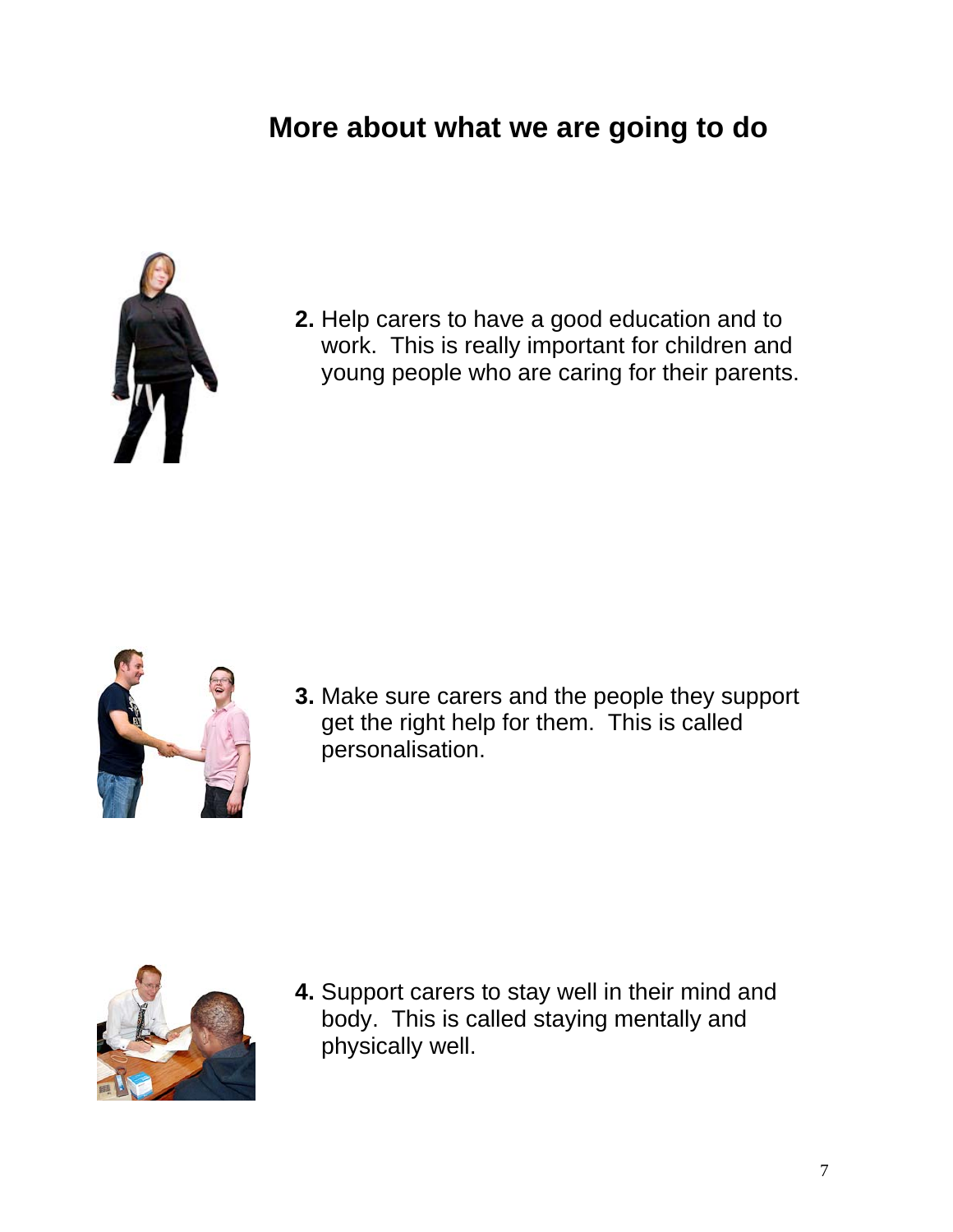#### **What we are going to do next**

You can read about some of the things we are going to do for each of the 4 main things to support carers.

**1. Being a carer is more than just looking after someone for a short time.** 

**We want carers to have the chance to help plan services in their area.** 



The Department of health will give £1 million to groups that help and support carers.



GPs will have training to help them understand what carers need and how to help them.

Health and social care staff will get training about how to work with and support carers.



The Department of Health will make a plan about how to make sure carers get good up to date information about the things that will help them.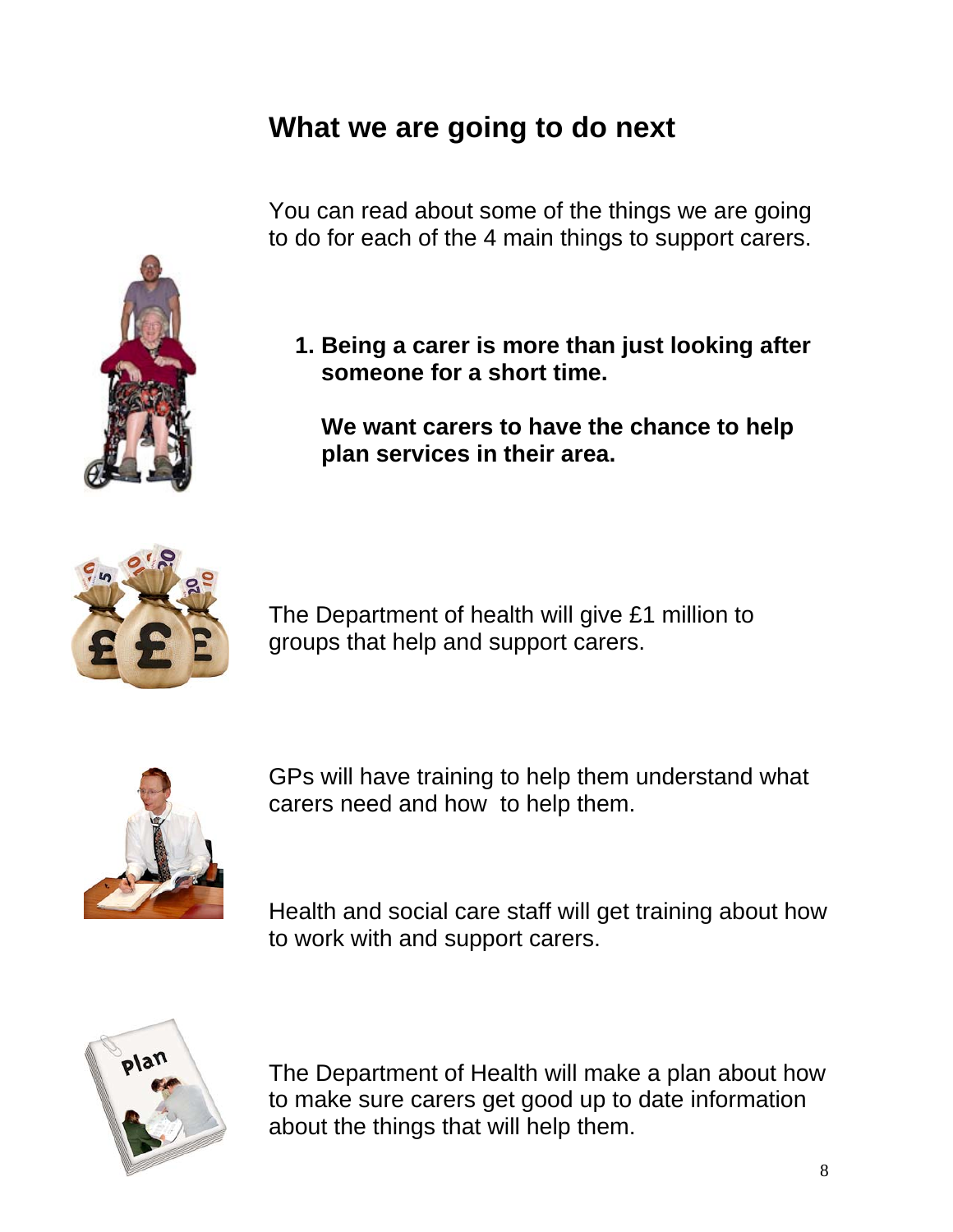

**1. Help carers to have a good education and to work. This is important for children and young people who are caring for their parents.** 



The Department of Education will use money it already has to help children and young people who are carers.



There will be a new careers service to help carers of all ages who want to work.



The government will look at ways to make sure employers know how to make jobs more flexible. This will help carers who work and may need to change their hours or take time off at short notice.



Jobcentre Plus will carry on helping people who are carers get back into work.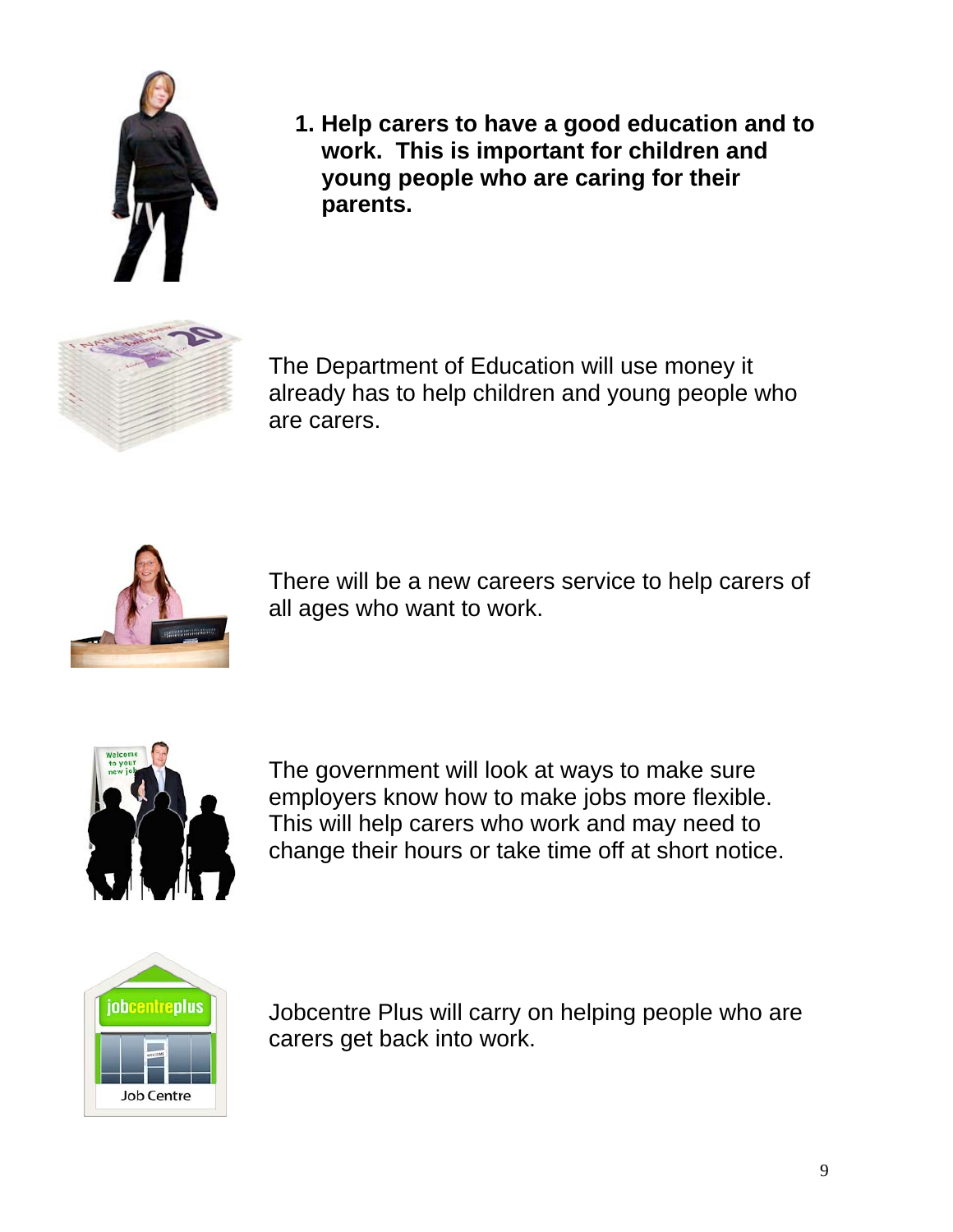

**2. Make sure carers and the people they support get the right help for them. This is called personalisation.** 



Councils will make sure that everyone who can get a personal budget gets one. Personal budgets help people choose and pay for the support that is right for them.



The government will look at how assessments can be more flexible.

For example, if a person moves to a new area of the country they can take their assessment about what support they need with them.



The government will make a report about how groups of GPs and councils can work together to run services that meet peoples needs.



The NHS will look at how to support carers so they can carry on looking after the person they care for.